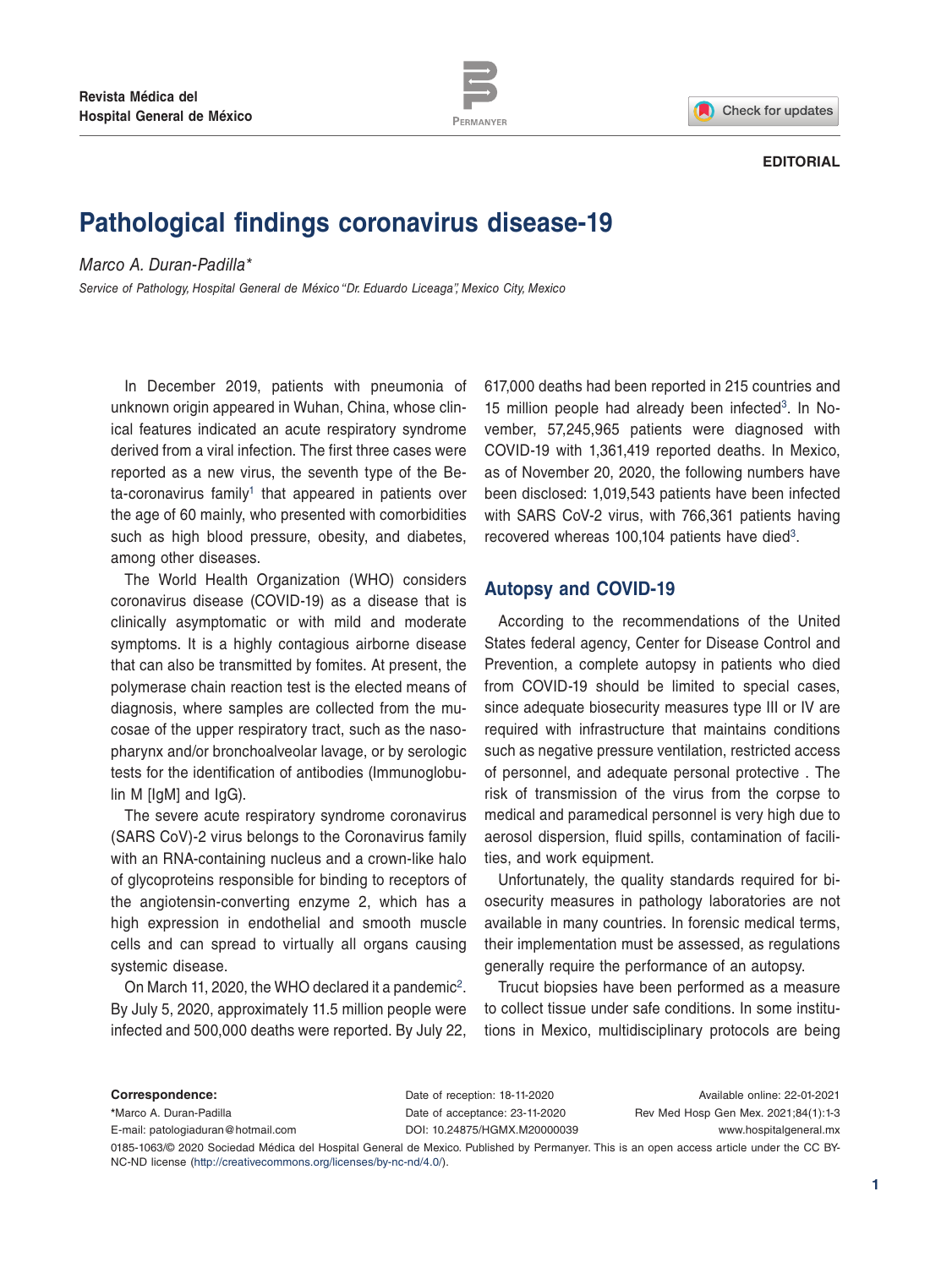carried out to take samples by means of ultrasound-guided needle biopsy from different organs. Some countries have already reported morphological results, although the number of patients has been limited. Likewise, in cytopathology, cellular studies and fine-needle aspiration biopsies have been performed in patients with COVID-19. One of the largest studies ever conducted in the literature, concerning postmortem studies, reported 68 autopsied patients from Italy and New York<sup>4</sup>, where a wide spectrum of histological lesions in the lung was reported, affecting both the epithelium and vessels of other organs.

## **Macroscopic pulmonary findings**

No macroscopic patterns characteristic of COVID-19 have been described. However, changes may be similar to those observed in patients with diseases produced by infectious processes, terminal illnesses associated with diffuse alveolar damage (DAD) or obstructive shock. Alterations are mainly associated with edema and weight gain (over 1300 g), with diffuse and patchy consolidation in the lung parenchyma, mucosal ulceration of the upper airways, even in cases where patients have not been intubated, necrotizing bronchiolitis, hemorrhage, embolism as well as acute purulent and chronic pleurisy that may be secondary to collective infection by bacteria, fungi, and viruses.

## **Microscopic pulmonary findings**

Histopathological changes in COVID-19 are the most prominent, although not specific compared to other organs. The most significant pulmonary data as in other viral infections are DAD.

In most cases studied, lesions are epithelial, such as hyperplasia of type II pneumocytes and desquamative interstitial pneumonia. Occasionally, basophilic intracytoplasmic inclusions are observed in the hyperplastic cells that may correspond to viral inclusion bodies. These are not commonly found by optical microscopy and are demonstrated by electron microscopy. There is presence of epidermoid metaplasia of the epithelium when the evolution of the condition is chronic. Vascular damage is produced by microthrombi, fibrinoid necrosis, and deep vein thrombosis. There are variable degrees of fibroblast proliferation and collagen deposition with dense and myxoid fibrotic reaction patterns<sup>4</sup>. Three stages have been described according to the evolution of the disease:

### *Exudative stage*

This consists of the formation of hyaline membranes, protein exudate, cell desquamation, alveolar bleeding, and fibrinoid necrosis of small-caliber vessels.

## *Organizational stage*

There is fibrin deposition, cell proliferation and hyperplasia mainly of pneumocytes and fibroblasts, and chronic infiltration of lymphocytes.

#### *Fibrotic stage*

There is deposition of dense collagen fibers in the interstitium with some mononuclear cell infiltrates.

In any of the stage, there can be additional etiological agents, such as herpes virus, cytomegalovirus with intranuclear inclusions and/or bacterial or mycotic diseases.

These pathological changes are very similar to those reported in the epidemiological emergency of the virus. In November 2009, 15 autopsies were performed in a postmortem study conducted at the Pathology Service of the General Hospital of Mexico Dr. Eduardo Liceaga, during the H1N1<sup>5</sup> epidemic. These autopsies revealed that histopathological changes due to DAD were described as representative of viral infection, but not pathognomonic. This is similar to what has been described in COVID-19 infection with hyaline membrane formation, hyperplasia of pneumocytes, fibrin thrombi occluding the lumen, bronchial wall necrosis, edema, hemorrhage, and other non-specific changes, representing a morphological spectrum similar to this family of Coronaviruses.

## **Extrapulmonary pathological findings**

Other microscopic findings in different organs taken from punch biopsies and autopsy studies have been described<sup>6</sup>:

#### *Cardiovascular system*

Myocardial edema, endotheliitis, lymphocytic infiltration, serosanguinous pericardial effusion, and microthrombosis.

#### *Liver*

Steatosis, spotty necrosis, Kupffer cell hyperplasia, and lymphocytic infiltrate distributed in the portal spaces and some sinusoids and microthrombi.